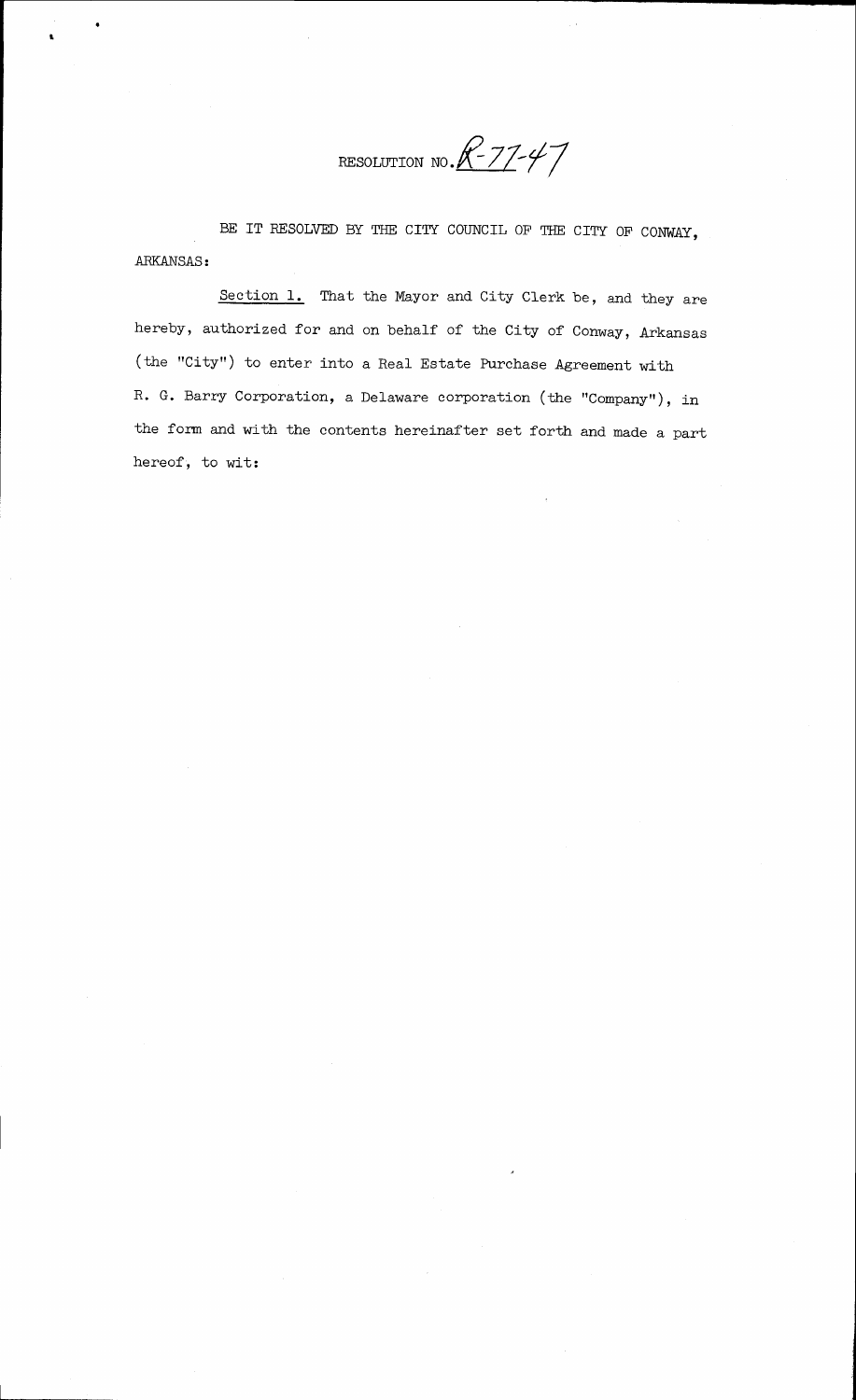of the Premises. Buyer and seller shall use their best efforts to obtain such resolution and agreement. If such resolution and agreement are not timely obtained, and this contingency is not waived by Buyer, this Agreement shall be void and of no further force and effect after January l, 1979.

5. Evidence of Title. Seller shall, within fifteen (15) days after execution of this Agreement by Seller and Buyer, furnish to Buyer, dt Sel1er's expense, a title insurance commitment (hereinafter called the "Commitment") certified to a date not earlier than the date of execution of this Agreement by Se1ler and Buyer, remaining in force until the date provided for closing herein, and issued by a title insurance company acceptable to Buyer and authorized to do business in Arkansas, in which Commitment said company commits that upon delivery and recording of the general warranty deed provided for herein, said company will issue, at its usual rates which premium shall be paid by Se1ler, its policy of Owner's Title Insurance on ALTA 1970 Owner's Form B, insuring in Buyer, in the total amount of the purchase price, good and merchantable title in fee simple to the Premises, free and clear of all liens, encumbrances, easements, tenancies, mineral rights, covenants, restrictions, reservations, conditions, charges, agreements and encroachments except the following permitted exceptions: Taxes and assessments not yet due and payable; zoning laws and ordinances and other laws and ordinances affecting the use of the Premises; utility easements; conditions and restrictions of record, if any, which are acceptable to Buyer; legal highways; and such other exceptions to title as Buyer may be willing to waive in writing. If said Commitment or any endorsement to said Commitment shows any exception to title other than the permitted exceptions, Seller shall have a reasonable time after receiving written notice thereof from Buyer, but not to exceed ninety (90) days, or such additional time to which Buyer and Seller may agree, within which to remedy or remove or secure insurance against the same, and if Seller fails to do so, this Agreement shall, at the option of Buyer, become void and of no further force or effect.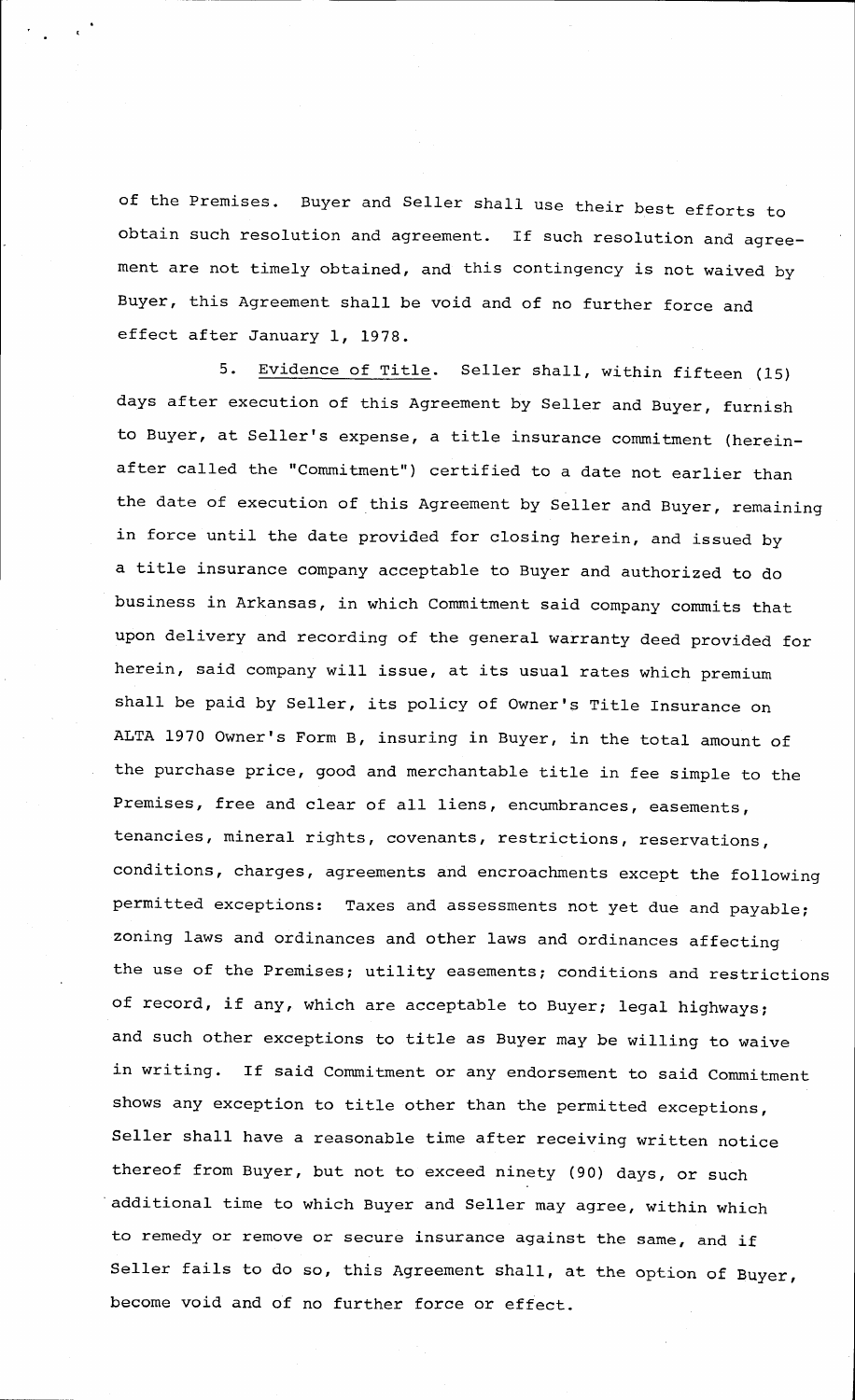## REAL ESTATE PURCHASE AGREEMENT

THIS AGREEMENT, made by and between the City of Conway, Arkansas, a municipality existing under the laws of the State of Arkansas, hereinafter called "Seller" and R. G. Barry Corporation, a Delaware corporation, hereinafter called "Buyer".

## WITNESSETH:

In consideration of the mutual agreements hereinafter contained the parties hereto agree as follows:

1. Sale and Purchase. Seller agrees to sell and convey, and Buyer agrees to purchase and pay for, subject to the terms, conditions and provisions hereinafter set forth, the real property described on Exhibit A attached hereto and incorporated herein by this reference together with all improvements and fixtures thereon and appurtenances thereto (hereinafter called the "Premises").

2. Purchase Price; Deposit; Payment. The total purchase price to be paid by Buyer to seller for the fee simple title to the Premises shall be \$100,000 payable in cash on or before the date of closing of the issuance and sale of industrial development bonds by the Sel1er referred to in paragraph 4 hereof.

3. Closing. The transaction for the purchase and sale of the Premises shall be closed at such time on or before February 15, 1978, and at such place in Conway, Arkansas, as to which Buyer and Seller shall agree. Said transaction shall be closed by Buyer's paying to Seller the purchase price as provided in paragraph 2 and the Seller's executing and delivering to the Buyer a general warranty deed for said premises as hereinafter set forth.

4. Contingency. Buyer's obligation to purchase the Premises pursuant to the terms of this Agreement is contingent upon the Seller, having adopted on or before January 1, 1978, an rnducement Resolution and such body have entered into a Memorandum of Intent with the Buyer in customary form providing for the issuance and sale of industrial development bonds in an amount sufficient to pay the costs of Buyer's acquisition, renovation and equipping of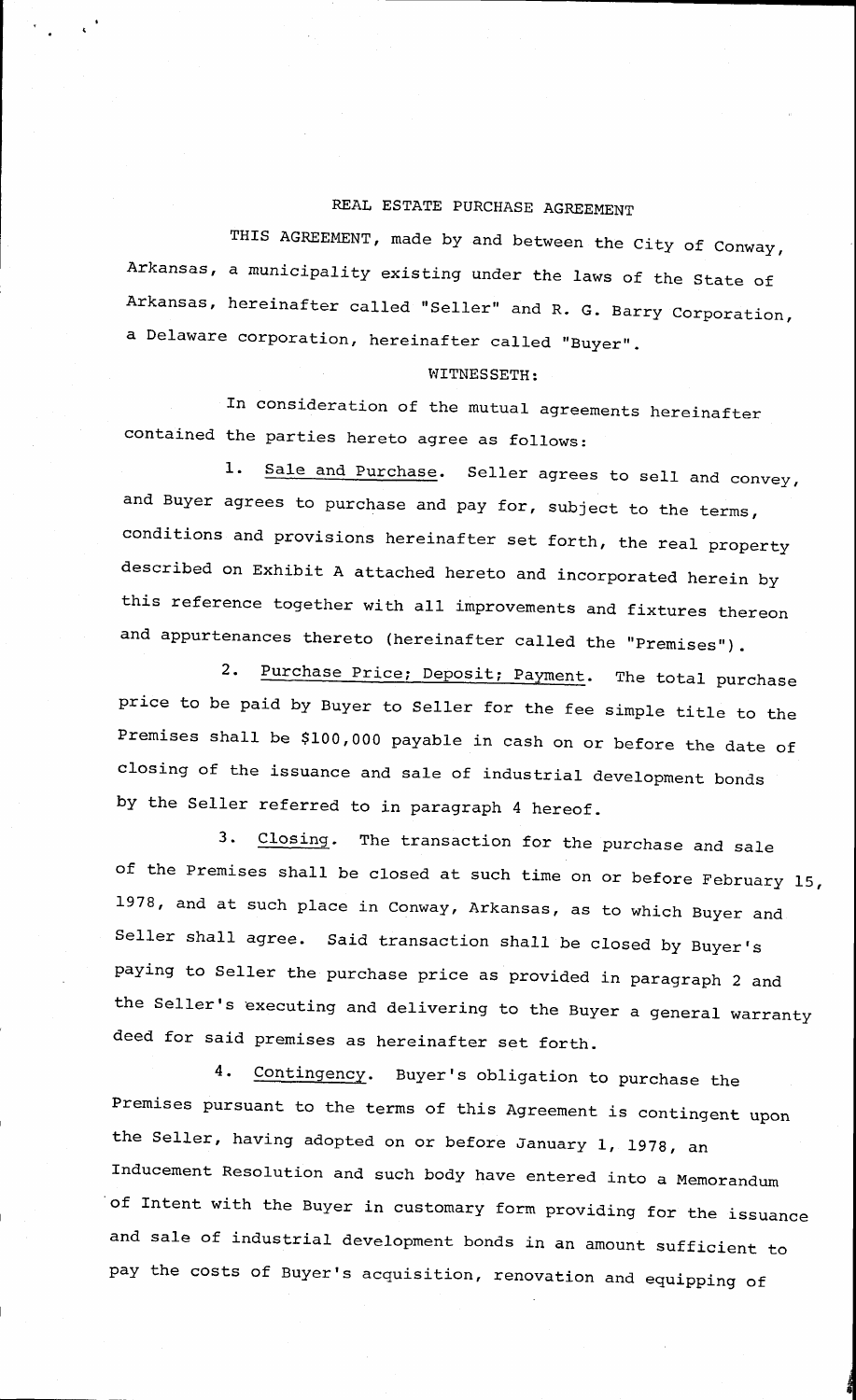6. Deed. Seller shall convey to Buyer a good and marketable title in fee simple to the Premises by a transferable and recordable general warranty deed, free and clear of all liens and encumbrances, and other exceptions except the permitted exceptions specified in paragraph 5 above. seller sha1l pay the transfer tax reguired to be paid at the time of filing of said deed for record. Buyer shall pay the recording fee required to be paid at the time of the filing for record of said deed.

7. Possession and Access. Seller shall deliver possession of the Premises to Buyer on the date of closing free of all leases, tenancies and occupancy. seller grants to Buyer and persons designated by Buyer the right and permission at any time after the execution of this Agreement and from time to time, to enter upon the Premises to inspect the same and to make such preparations thereof as shall be reasonably necessary to enable Buyer to utilize the Premises in its manufacturing operations subsequent to the closing, provided, however, that Buyer shall indemnify and hold harmless the Seller from any loss, liability, cost or expense arising out of the activities of Buyer on the premises prior to the closing and, if the transaction is not closed, Buyer shall immediately vacate the premises leaving the premises in as good condition as existed upon Buyer's entry thereon.

8. Survey. Seller shall, within thirty (30) days after the execution of this Agreement furnish to Buyer, at Seller's expense, a certified survey of the Premises, prepared by a registered surveyor, showing the same to be free of restrictions, violations and questions of encroachments upon the Premises. The survey shal1 show dimensions and total square foot area of the subject property; easements, if any; location of adjoining streets; and such other details as might be requested by Buyer; and shall contain a complete legal description of the Premises. seller sha1l also furnish or cause to be furnished to Buyer satisfactory evidence that the Premises are zoned classification "I" which will permit Buyer's intended use thereof for the manufacture of footwear and related items.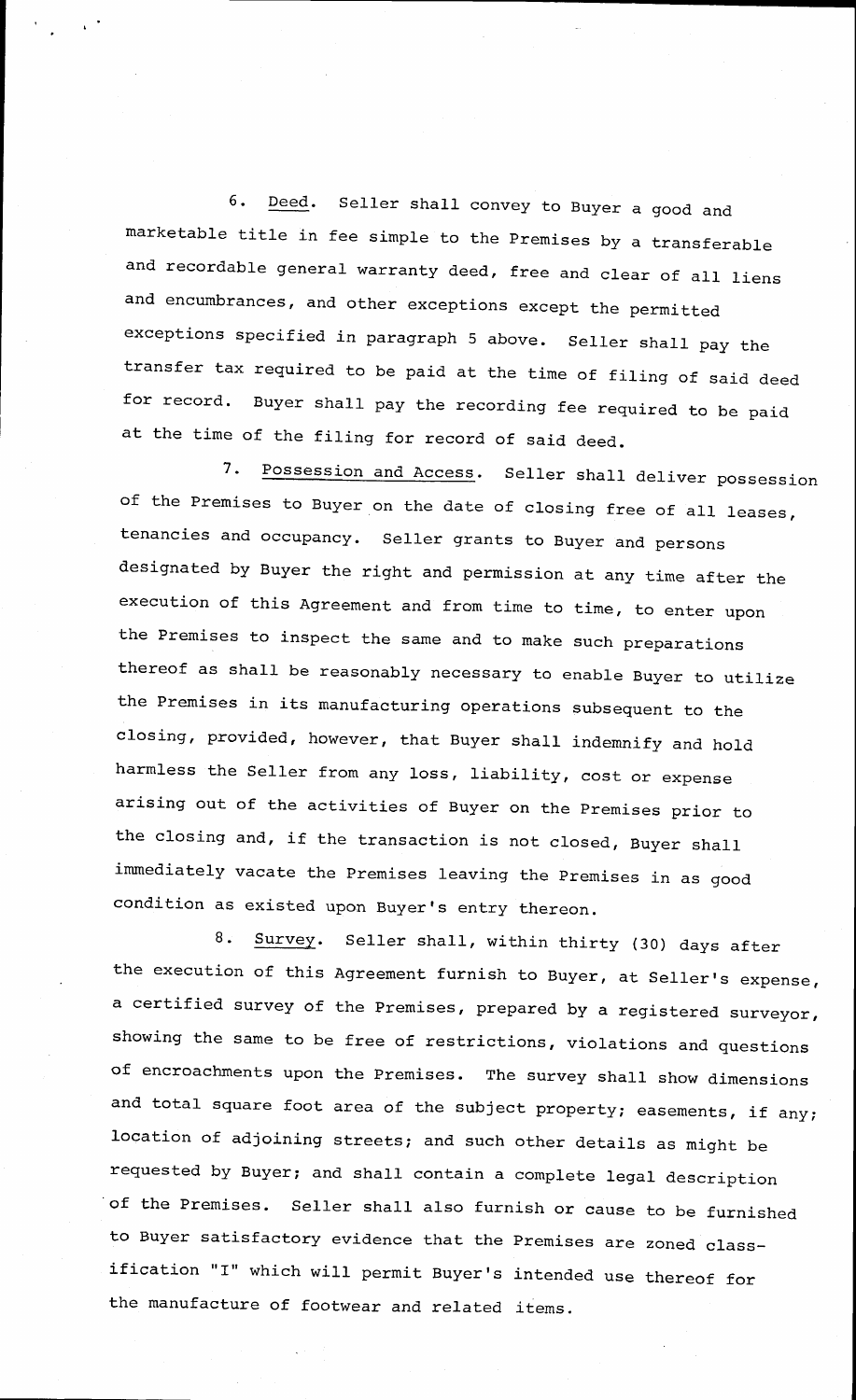9. Taxes and Assessments. Seller shall pay all delinquent taxes, penalties, and interest, and all special assessments now a<br>lien, both current and reassessed and whether due or to become due and all future assessments for improvements presently installed, or<br>for future improvements which Seller has received notice of from public authorities.

10. Utility Charges. Seller shall pay all accrued utility charges, if any, to the date of closing.

11. Risk of Loss or Damage. Except as hereinbefore provided with respect to Buyer's activities on the Premises prior to closing, Seller shall bear the risk of loss or damage to the Premises until the transaction which is the subject of this transaction is closed. If any event, such as fire, flood, windstorm, earthquake or other occurrence occurs prior to the time of closing which causes loss or damage and which renders the Premises unfit for the Buyer's intended use or which would require additional expense to restore the Premises to its original condition or otherwise to make the Premises fit for Buyer's intended use, then Buyer may, at its option, (a) elect to proceed with the transaction in which Buyer shall be entitled to all insurance proceeds, if any, payable to Seller under any and all insurance policies covering such property, plus full credit against the purchase price for any uninsured portion of the loss or damage; or (b) elect to terminate this Aqreement by giving written notice to that effect, in which case each party shal1 be released from all further obligations and liability hereunder.

12. Representations and Warranties. Seller hereby represents and warrants that Seller has good and marketable fee simple title to the Premises, free and clear of all liens, encumbrances and other exceptions to title as stated above; that the use of said real estate for the manufacture of footwear and related items is permitted under the laws, regulations, ordinances and restrictions now in force; that all needed utility lines, sewer and water lines have been prior to the delivery of the deed will have been extended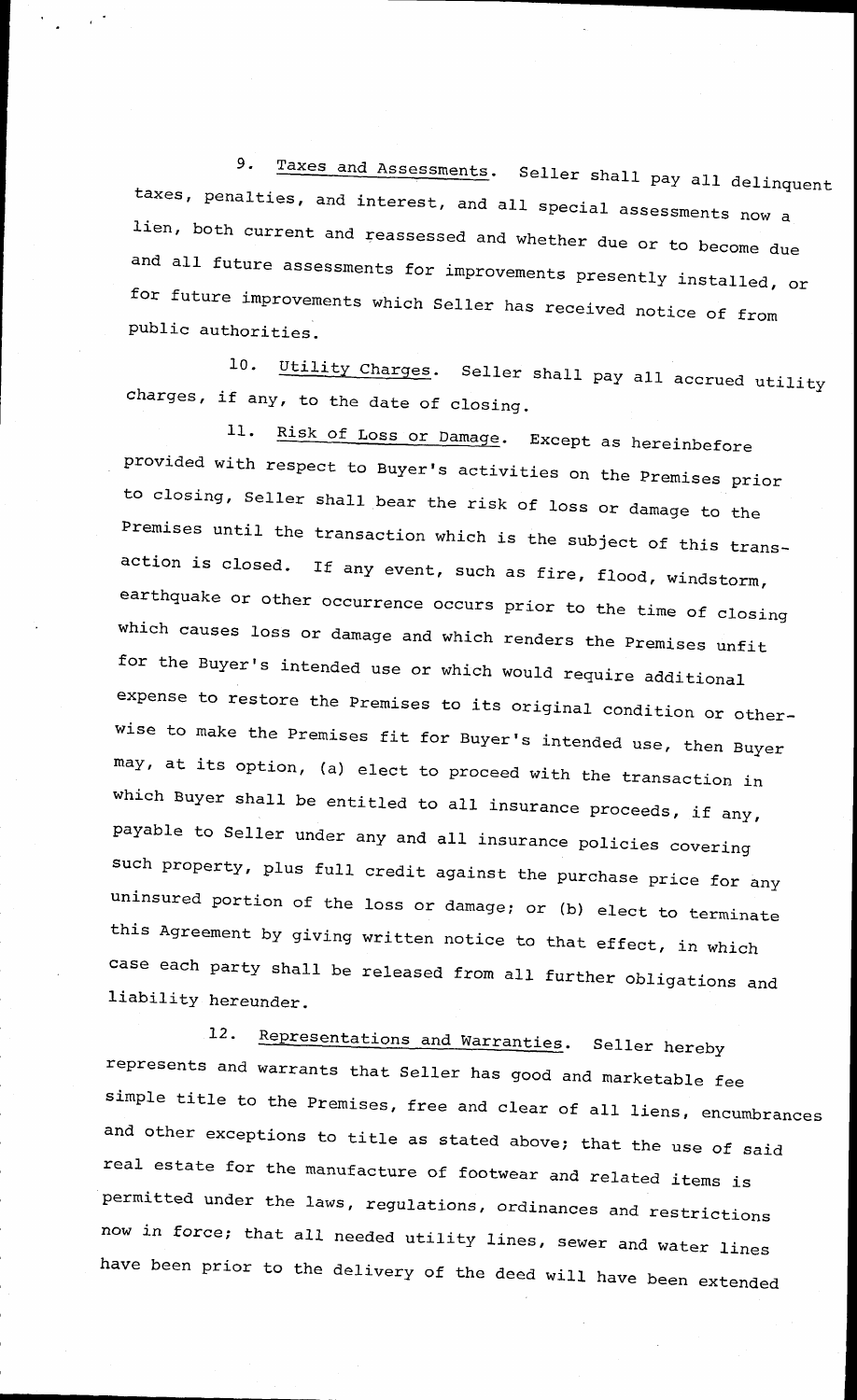by se11er to the property line of the Premises and. Buyer sha1l be permitted to tap into and receive service from said utility Iines, sewers and water lines, without charge to Buyer; that the services from or use of the utilities, sewer and water lines serving the Premises are not now restricted or being denied and Seller has no knowledge of any threatened service or use restriction that would affect Buyers' operations thereon. Buyer may, but shall not be reguired to, take any appropriate steps to confirm the accuracy of such representations and warranties and seller will execute any requests for information or other instruments which Buyer requests in connection with any search or confirmation of the accuracy of the foregoing warranties and representations.

13. Commissions. Seller shall pay all real estate broker's fee and commissions which become due or payable as the result of the execution of this Agreement or the closing of the transaction which is the subject hereof and seIler shall indemnify and hold Buyer harmless from any liability therefor. Buyer represents and warrants to Seller that Buyer has no knowledge of any Agreement, understanding or fact which would entitle any person, firm or corporation to anv such fee or commission.

14. Notices. Any notice which is required or permitted to be given, delivered or served pursuant to the terms of this Agreement shall be deemed to have been given, delivered or served if reduced to writing and mailed by u. s. Registered or certified Mail, postage prepaid, to the party who is to receive such notice. When so mailed, a notice shall be deemed to have been given, delivered or served on the date on which it was mailed. Any notice mailed to Seller or Buyer shall be addressed to the U. S. Post Office mailing address noted below.

15. General Provisions. All representations and warranties of the parties hereunder shall survive the closing of the transaction which is the subject of this Agreement and the delivery of the Deed by seller to Buyer as hereinbefore provided. This Agreement shall inure to the benefit of and bind the parties hereto and their respective successors and assigns.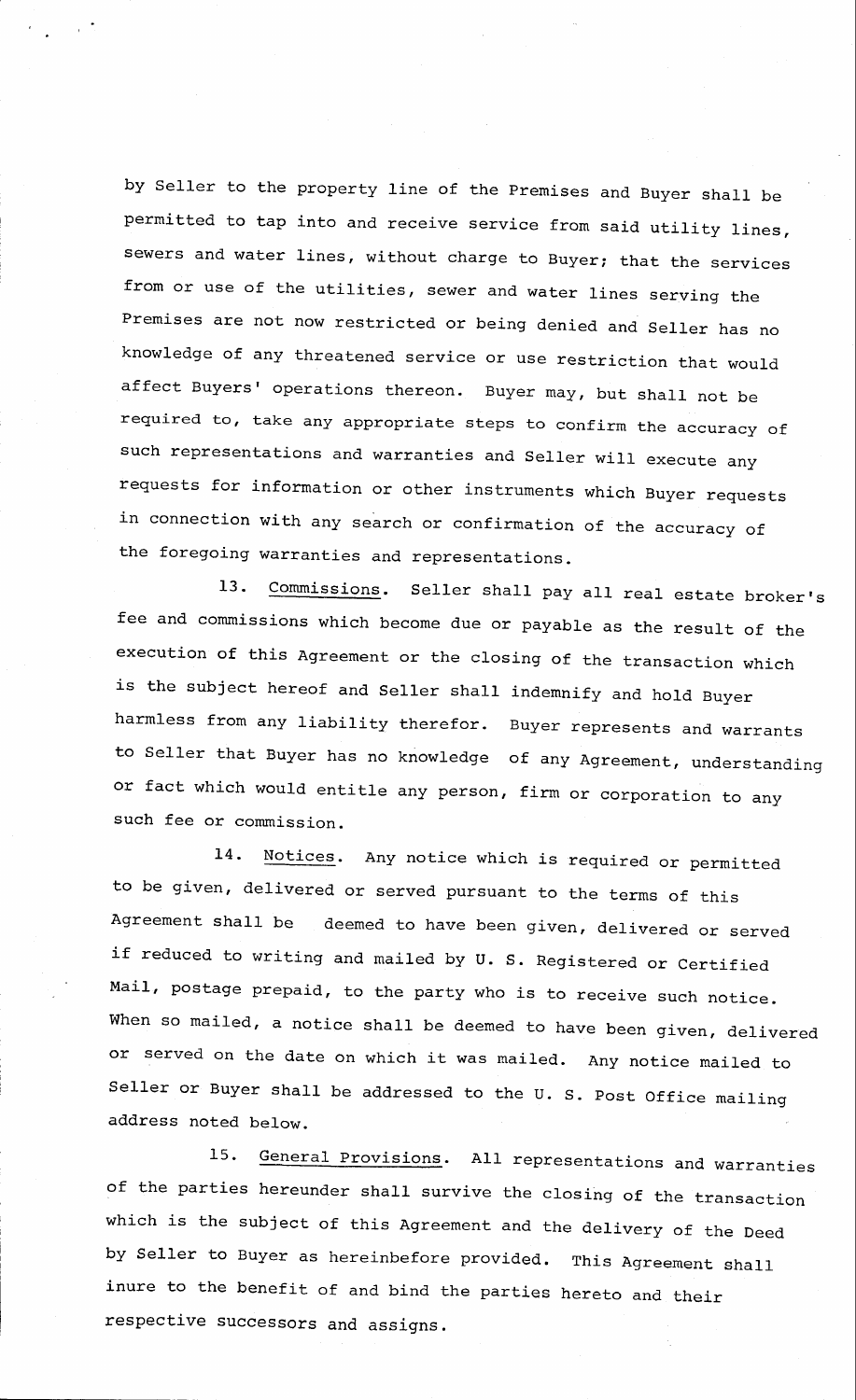The headings to the sections hereof have been inserted for convenience of reference only and shall in no way modify or restrict any provisions hereof or be used to construe any such provisions. This contract shall be governed by the laws of the State of Arkansas.

16, Additional Obligation of Buyer. Buyer agrees to proceed, promptly after the closing, to renovate and equip the Premises as a manufacturing facility and, upon completion of the renovation and equipping to operate the premises as a manufacturinq facility; provided, however, the Buyer shall not be obligated to purchase the Premises unless the industrial development bonds referred to in paragraph 4 hereof are issued and sold as contemplated by the parties.

17. Assignment. This Agreement shall not be assignable except to a person controlled by or under common control with the Buyer.

18. Acceptance of this Offer. In the event this Agreement is not signed simultaneously by both parties, it shall be considered an offer by the party first executing it to the other party to either purchase or sell the Premises on the terms and conditions herein set forth. In such event, this offer shall expire at midnight, local time, on December 15, 1977, unless one copy of this Agreement, executed by the party to whom this offer has been made, shall have been mailed to the party making the offer in accordance with the provisions of paragraph 14 hereof.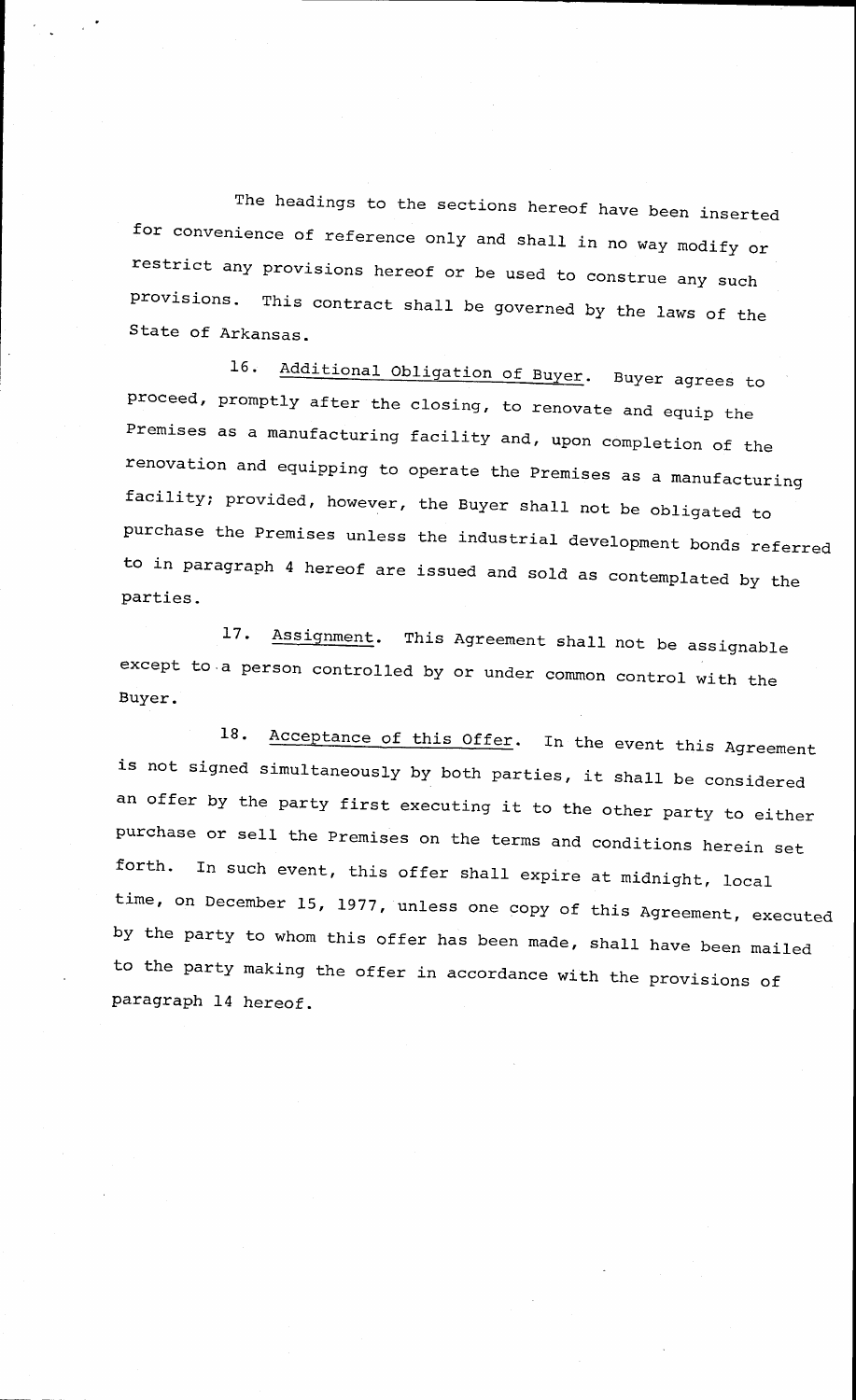|                                                                      | IN WITNESS WHEREOF, the undersigned Seller, being hereunto                               |
|----------------------------------------------------------------------|------------------------------------------------------------------------------------------|
| duly authorized, has executed this Agreement at Conway, Arkansas,    |                                                                                          |
| this $\frac{day \text{ of}}{x^{197}}$ .                              |                                                                                          |
|                                                                      | <b>SELLER</b>                                                                            |
|                                                                      | CITY OF CONWAY, ARKANSAS<br>Municipal Building<br>P. O. Box 99<br>Conway, Arkansas 72032 |
| Signed in the presence of:                                           | By Jim A. Hoggard, Mayor                                                                 |
|                                                                      |                                                                                          |
| IN WITNESS WHEREOF, the undersigned Buyer has executed               |                                                                                          |
| this Agreement at Columbus, Ohio this ______ day of _________, 1977. |                                                                                          |
|                                                                      | <b>BUYER</b>                                                                             |
|                                                                      | R. G. BARRY CORPORATION<br>13405 Yarmouth Road, N. W.<br>Pickerington, OH 43147          |
| Signed in the presence of:                                           | By                                                                                       |

 $\label{eq:2.1} \frac{1}{\sqrt{2\pi}}\int_{\mathbb{R}^3}\frac{d\mu}{\mu}\left(\frac{d\mu}{\mu}\right)^2\frac{d\mu}{\mu}\left(\frac{d\mu}{\mu}\right)^2\frac{d\mu}{\mu}\left(\frac{d\mu}{\mu}\right)^2.$ 

 $\frac{1}{\sqrt{2}}$